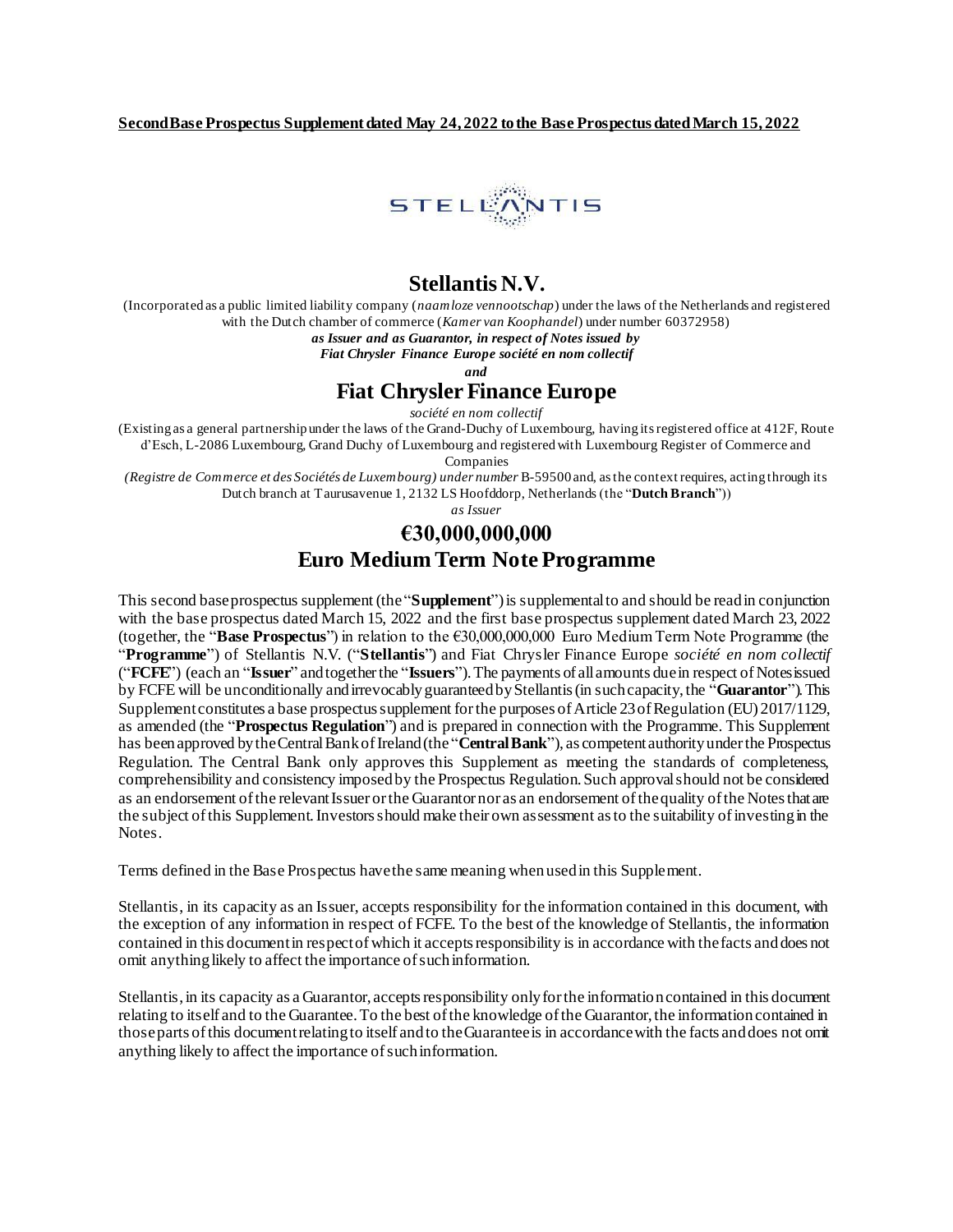FCFE accepts responsibility for the information contained in this document, with the exception of any information in respect of Stellantis when the latter is acting as an Issuer. To the best of the knowledge of FCFE, the information contained in this document in respect of which it accepts responsibility is in accordance with the facts and does not omit anything likely to affect the importance of such information.

### **Purpose of this Supplement**

This Supplement constitutes a supplement to the Base Prospectus pursuant to Article 23 of the Prospectus Regulation for the purpose of updating the section "Stellantis – Recent Development" in the Base Prospectus to reflect the Q1 2022 shipments and revenues and various other recent developments.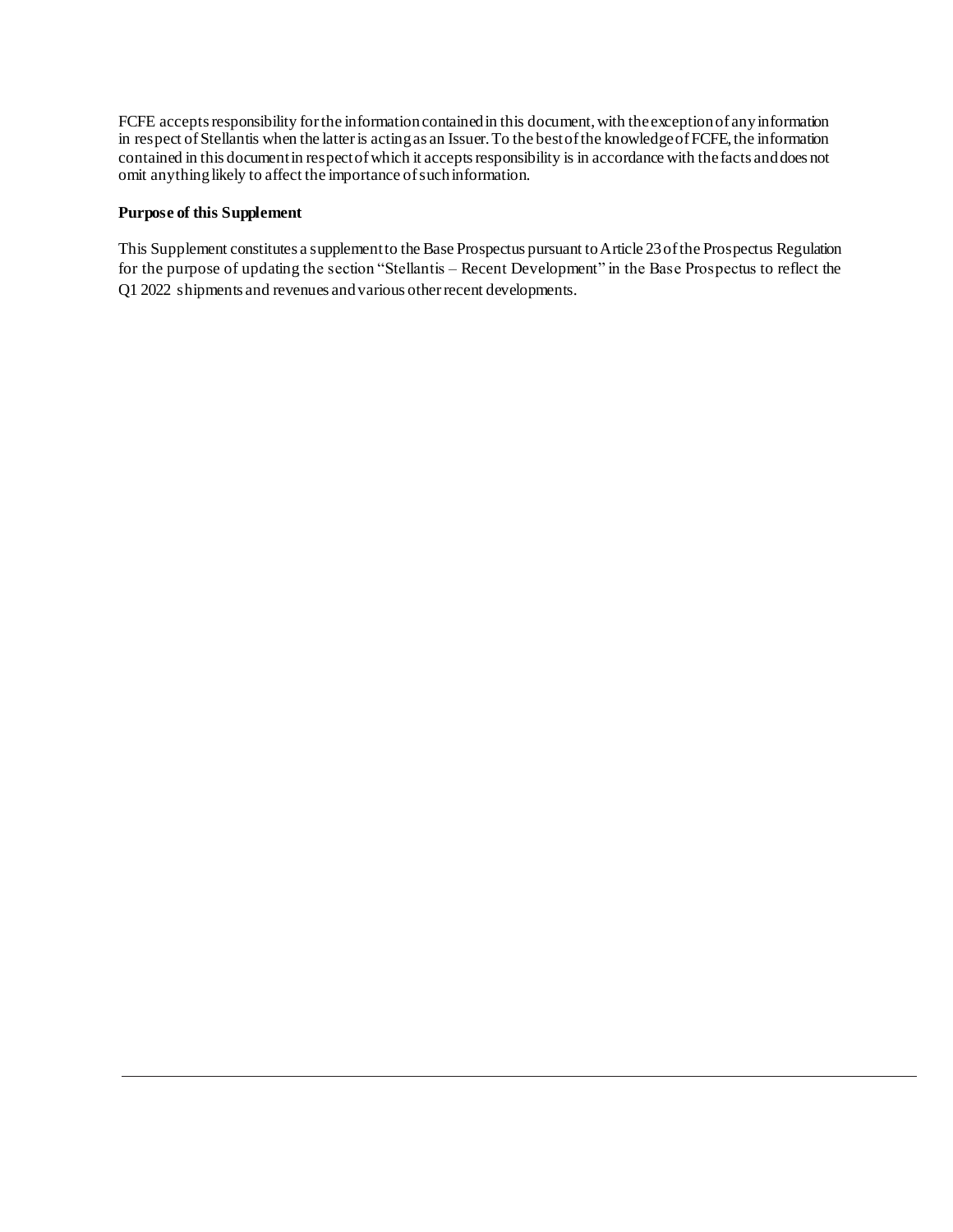### **Update to Stellantis**

*The following information shall be added to the subsection entitled "Recent Development" in the section entitled "Stellantis" starting on page 125 of the Base Prospectus:*

#### "*Q1 2022 Shipments andRevenues*

On May 5, 2022, Stellantis published its Q1 2022 shipments and revenues data for the three months ended March 31, 2022.

The following table shows Stellantis' net revenues and shipments for the three months ended March 31, 2022 and 2021:

<span id="page-2-0"></span>

| RESULTS FROM CONTINUING OPERATIONS                 |         |         |  |  |  |  |  |
|----------------------------------------------------|---------|---------|--|--|--|--|--|
|                                                    | Q1 2022 | Q1 2021 |  |  |  |  |  |
| Combined <sup>1</sup> shipments (000 units)        | 1,420   | 1,526   |  |  |  |  |  |
| Consolidated <sup>1</sup> shipments (000<br>units) | 1,374   | 1,477   |  |  |  |  |  |
| Net revenues ( $\epsilon$ billion)                 | 41.5    | 34.3    |  |  |  |  |  |

**Basis of preparation:** All reported data is unaudited. "Q1 2022" and "Q1 2021" represent revenues as reportable under IFRS. Q1 2021 includes Legacy FCA from January 17, 2021, following the closure of the merger.

### *Regional Performance*

The following table shows Stellantis' net revenues and shipments from customers by region for the three months ended March 31, 2022:

|                                              | <b>North</b><br>America | <b>Enlarged</b><br><b>Europe</b> | <b>Middle</b><br>&<br>East<br>Africa | South<br>America | China and<br>India<br>&<br>Asia<br>Pacific | <b>Maserati</b> | Other <sup>2</sup>       | <b>Total</b> |
|----------------------------------------------|-------------------------|----------------------------------|--------------------------------------|------------------|--------------------------------------------|-----------------|--------------------------|--------------|
| Combined<br>shipments<br>(000s)              | 480                     | 622                              | 89                                   | 174              | 51                                         | 4.3             | $\overline{\phantom{a}}$ | 1,420        |
| Consolidated<br>shipments<br>(000s)          | 480                     | 622                              | 67                                   | 174              | 27                                         | 4.3             | $\overline{\phantom{a}}$ | 1,374        |
| Net revenues<br>$(\epsilon \text{ million})$ | 20,693                  | 14,622                           | 1,397                                | 2,947            | 934                                        | 419             | 470                      | 41,482       |

 $1$  Combined shipments include shipments by the Company's consolidated subsidiaries and unconsolidated joint ventures, whereas Consolidated shipments only include shipments by the Company's consolidated subsidiaries.

<sup>2</sup> Other activities, unallocated items and eliminations.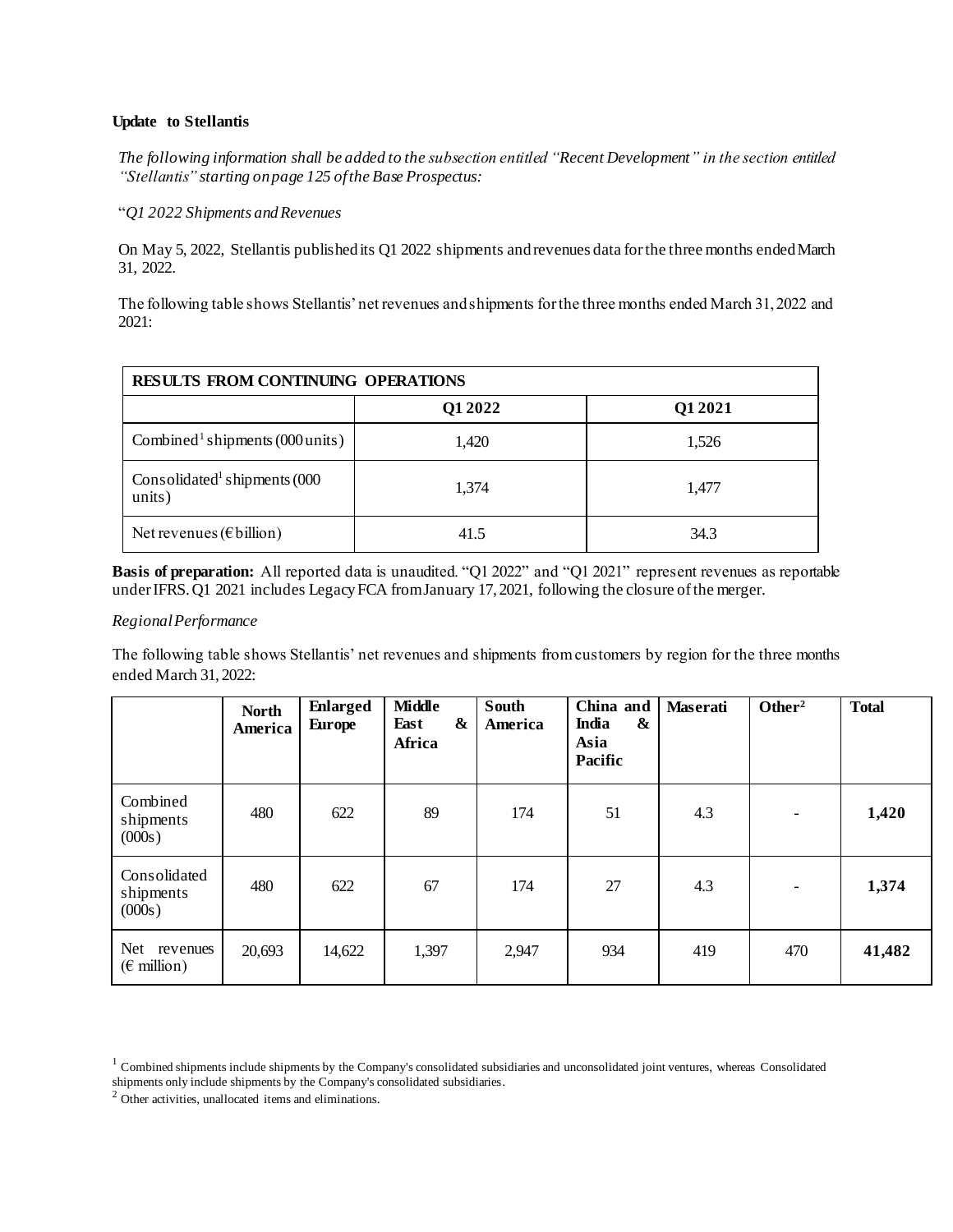#### *Various Agreements*

On March 23, 2022, the Company and LG Energy Solution ("**LGES**") announced they have executed binding, definitive agreements to establish a large scale, domestic, electric vehicle battery manufacturing facility in Canada. The joint venture company is expected to produce lithium-ion battery cells and modules to meet a significant portion of Stellantis' vehicle production requirements in North America. The joint venture company will invest over \$5 billion CAD (U.S.\$4.1 billion USD) to establish operations, which will include an all-new battery manufacturing plant located in Windsor, Ontario, Canada. Plant construction activities are scheduled to begin later in 2022 with production operations planned to launch in the first quarter of 2024. The plant aims to have an annual production capacity in excess of 45 gigawatt hours and is expected to create an estimated 2,500 new jobs in Windsor and the surrounding areas. Each of the Municipal, Provincial and Federal levels of the Canadian government have agreed to fully support the successful operation of the joint venture company.

On March 23, 2022, the Company also announced its support for Automotive Cells Company's ("**ACC**") growth plans as it intends to transform Stellantis' existing Termoli plant in Italy to a new battery facility and finalizes the agreement to add Mercedes-Benz as a new, equal partner with TotalEnergies/Saft and Stellantis.

On April 1, 2022, the Company announced the signing of binding agreements with BNP Paribas Personal Finance ("**BNPP PF**"), Crédit Agricole Consumer Finance ("**CACF**") and Santander Consumer Finance ("**SCF**") aimed at better organizing its current financial services platform in Europe. These agreements aim at creating a multi-brand operational leasing company in which Stellantis and CACF will each hold a 50% interest, resulting from the combination of the Leasys and Free2move Lease businesses, and reorganizing the financing activities through joint ventures set up with BNPP PF or SCF in each country to manage financing activities for all Stellantis brands. The transactions are expected to be completed during the first half of 2023 once the required authorization has been obtained from the relevant anti-trust authorities and market regulators.

### *Annual General Meeting of Shareholders*

On April 13, 2022, the Company announced that all resolutions submitted to the shareholders for approval at the Annual General Meeting of Shareholders ("**AGM**") held on April 13, 2022 were adopted, including the proposal to approve a EUR 3.3 billion dividend distribution on common shares. The Company took note of the feedback resulting from the advisory vote on the Remuneration Report in accordance with Dutch regulation on AGMs, which was in favor for 47.9% and against for 52.1%.

### *Operations in Russia*

On April 19, 2022, the Company announced that it has suspended its manufacturing operations in Kaluga, Russia to ensure full compliance with all applicable sanctions and to protect its employees.

### *Personnel Changes*

On May 11, 2022, the Company announced the following personnel changes, effective June 1, 2022: Maxime Picat is appointed Chief Purchasing and Supply Chain Officer, replacing Michelle Wen who will pursue personal projects. Uwe Hochgeschurtz is appointed Enlarged Europe Chief Operating Officer, replacing Maxime Picat. Florian Huettl will replace Uwe Hochgeschurtz as Opel and Vaxhall Chief Executive Officer. Mr. Huettl's formal appointment is subject to approval by the Opel Automotive Supervisory board."

### **General Information**

Neither Stellantis' website nor its content form part of this Supplement. Copies of all documents incorporated by reference in the Base Prospectus can be obtained free of charge from the registered office of Stellantis or FCFE and at the offices of the paying agents. Non-incorporated parts of any document are either not relevant for an investor or are covered elsewhere in the Base Prospectus.